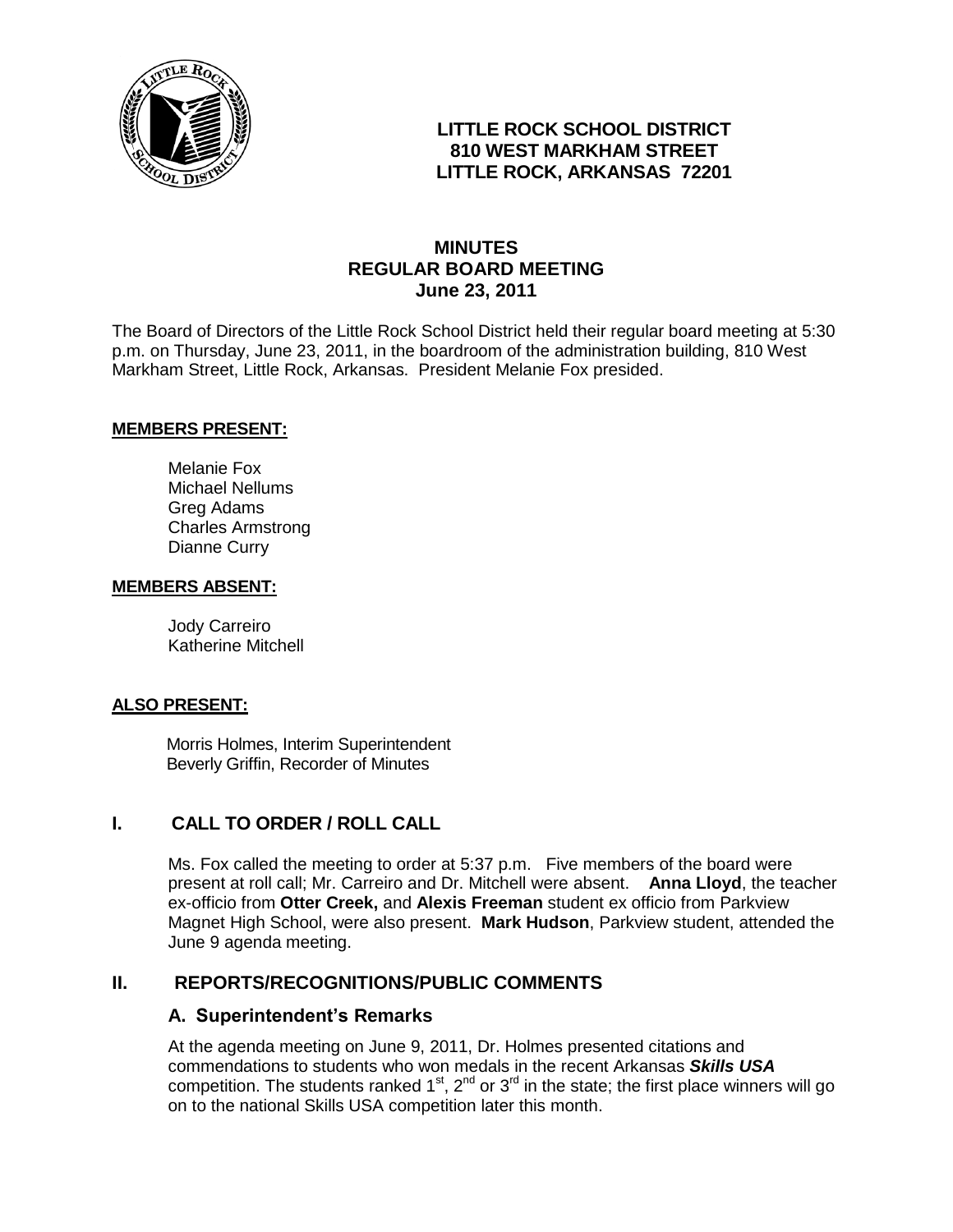Board Meeting June 23, 2011 Page 2

- $-$  **Commercial Baking**: 1<sup>st</sup> place, John Cooper; 3<sup>rd</sup> place, Marlisha Phillips
- **Culinary Arts: 2<sup>nd</sup> place, George Bond**
- *Food and Beverage*: 1st place, **Danielle Badgett**; 2nd place, **LaSonja Harris**; 3 rd place, **Shelbe Sullivan**
- **Nail Care**: 2<sup>nd</sup> place, Cherrelle Fudge and model Breia Catholic: 3<sup>rd</sup> place, **LaJoy Pettus** and model **Ollie Mills**
- *Advertising Design*: 2nd place, **Jazmine Carroll**
- **Graphic Communications:** 1<sup>st</sup> place, **Jordan Hunt**; 2<sup>nd</sup> place, **James Perkins**; 3 rd place, **Desiree Parkin**
- **Computer Maintenance Technology**: 1<sup>st</sup> place, **Sean Kirkendall**
- **Prepared Speech**: 1<sup>st</sup> place, **Symone Hollis**
- *Medical Terminology*: 3rd place, **Sarai Martinez**

**Liz Lucker**, who is the Family and Consumer Sciences teacher at Hall High School, was named the *American Red Cross 2011 Sponsor of the Year*. She has sponsored Hall's FCCLA Red Cross blood drives for the past eight years, and with her help they have continuously grown. This year a record 154 units of blood were donated to the Red Cross by Hall High School students and staff members.

**Valencia Piggee** and **Brienna Haynes**, both seniors at Hall, received scholarships from the Red Cross for their exemplary ongoing work to benefit others. One of their many accomplishments at Hall was improving the school's blood drives.

**Claudia Smith**, Dunbar Magnet Middle School Media Specialist, was recently named *School Library Media Specialist of the Year by the Arkansas Association of Instructional Media*. Her "Millionaire Book Club" at Dunbar promotes literacy and encourages students to read.

Students from Mabelvale Magnet Middle School built and raced an electric car in the *2011 Arkansas Electric Vehicle Rally*. Their teacher, **Randy Gullett**, was also recognized. The students competed against middle school, high school, and even college students in the rally, and they placed  $2^{nd}$ , losing only to Arkansas Tech University in a sudden-death Electrical Quiz Bowl match. It is the highest any middle school has ever placed in this competition. The students were: **Yvonne Dominquez**, **Skye Loftus, Alexys Lamkin, Treyvon Whitney**, **James Igwe, Johnathan Miller**, **Kelton Cole,** and **Jakayla Lovelace.** 

The Troubadors from Central High School recently competed in the *state speech, drama and debate tournament*. The coaches, **Kathy Holladay**, **Helen Strickland**, **Agnolia Gay**, **Melinda Bieth,** and **Kim Dade** were also recognized.

Student winners include: **Michael Anda** and **Billy Hupp**, Varsity Debate State Champions; **Harsha Bande** and **Lane Siems**, Novice Debate State Champions; **Lindsey Garland**, Varsity Debate Speaker State Champion; **Alex Zhang**, Original Oratory Speaker State Champion; Drew Ricciardone and Pouya Parsian, 2<sup>nd</sup> place, Varsity Debate; Greg Warren, 2<sup>nd</sup> place, Varsity Debate Speaker; Noah Whitney, 2<sup>nd</sup> place, Mime; lan Wren and Daniel Schexnayer, 3<sup>rd</sup> place, Varsity Debate; Mary Martin,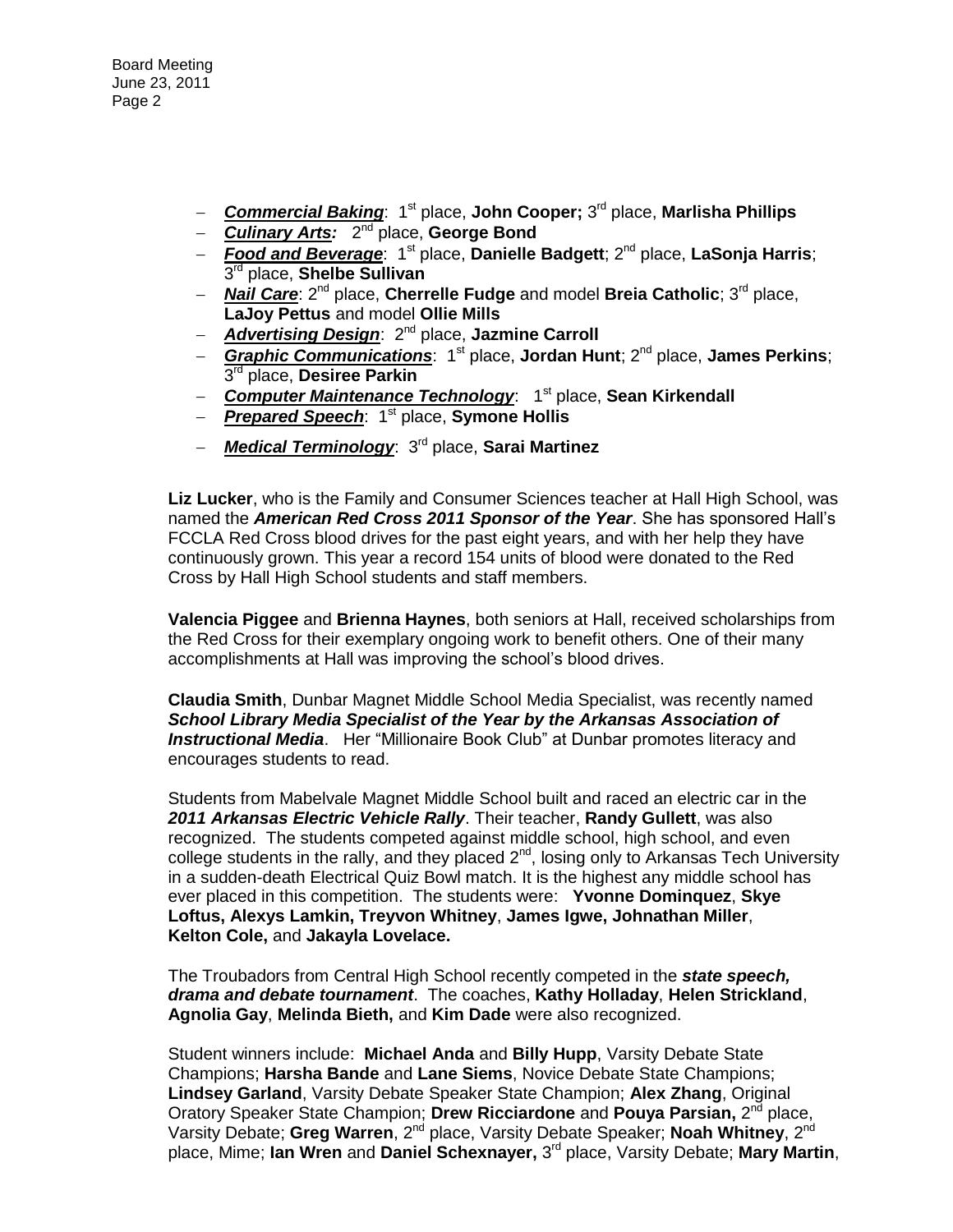3 rd place, Storytelling; **Megan Barker**, 3rd place, Solo Acting; **Megan Barker** and **Adrienne Banks**, 3rd place, Duet Acting.

Students who excelled on the *National Spanish Exam* were introduced and presented citations. Three students were from Central, and the others were all from Dunbar Magnet Middle School. Dunbar students were the only middle school students to score in the top ranking positions in the state of Arkansas in Spanish Level 1 and 2. Central's three students scored at Level 4, 5 and 6. I'd like to congratulate these outstanding students who scored nationally on this exam.

- *Level 1, Regular*: 1st place, **Yupeng Lui**; 3rd place, **Nemi Shah.**
- *Level 1, Outside Experience*: 1st place, **Coredelia Underwood**; 2nd place, **Danny Vivar**.
- *Level 1, Bilingual Native*: 1st place, **Karina Espinosa**.
- Level 2, Regular: 1<sup>st</sup> place, Chandler Smith; 2<sup>nd</sup> place, Jace McPherson; 3<sup>rd</sup> place, **Matthew Ponder**.
- *Level 2, Outside Experience*: 1st place, **Kassandra Castrillo**; 2nd place, **Aline Espinosa**.
- *Level 4, Regular*: 3rd place, **Jenna Sullivan** (Central).
- *Level 5, Regular*: 1st place, **Joseph Berleant** (Central).
- *Level 6, Regular*: 1st place, **Ples Spradley** (Central).

**Robin Kratzke**, the Spanish teacher at Dunbar, and **Cindy Wage**, the Spanish teacher at Central, were also commended for their dedication to teaching foreign languages to our students.

Central High School students competed and won honors in various science fairs at the state level and have gone on to compete at the national – and international – levels.

Alex Zhang won 2<sup>nd</sup> place in Medical Sciences at the *Intel International Science and Engineering Fair* in Los Angeles last month.

**Abhilasha Gokulan** won the *Arkansas Stockholm Junior Water Prize* and will travel to Chicago later this month to compete in the national competition. This is the first time a student from Central has won this prize.

**Arhita Dasgupta**, **Nidhi Ghandi**, and **Richard Riccardone** presented their research at the *National Science and Humanities Symposium* in San Diego this past April. **Arhita Dasgupta**, **David Chen** and **Abhilasha Gokulan** recently participated in the *International Sustainable World Olympiad* in Houston.

**Mark Hudson** from **Parkview Magnet High School** attended the agenda meeting as the student ex officio. **Alexis Freeman**, also from **Parkview**, attended the June 23 meeting. **Anna Lloyd** from **Otter Creek Elementary** was the teacher ex officio.

Dr. Holmes asked **Chris Heller** to give a brief update on recent developments in the desegregation settlement. The  $8<sup>th</sup>$  circuit court granted the district's request for a stay and Mr. Heller reported his belief the LRSD has a reasonable expectation of success on the appeal.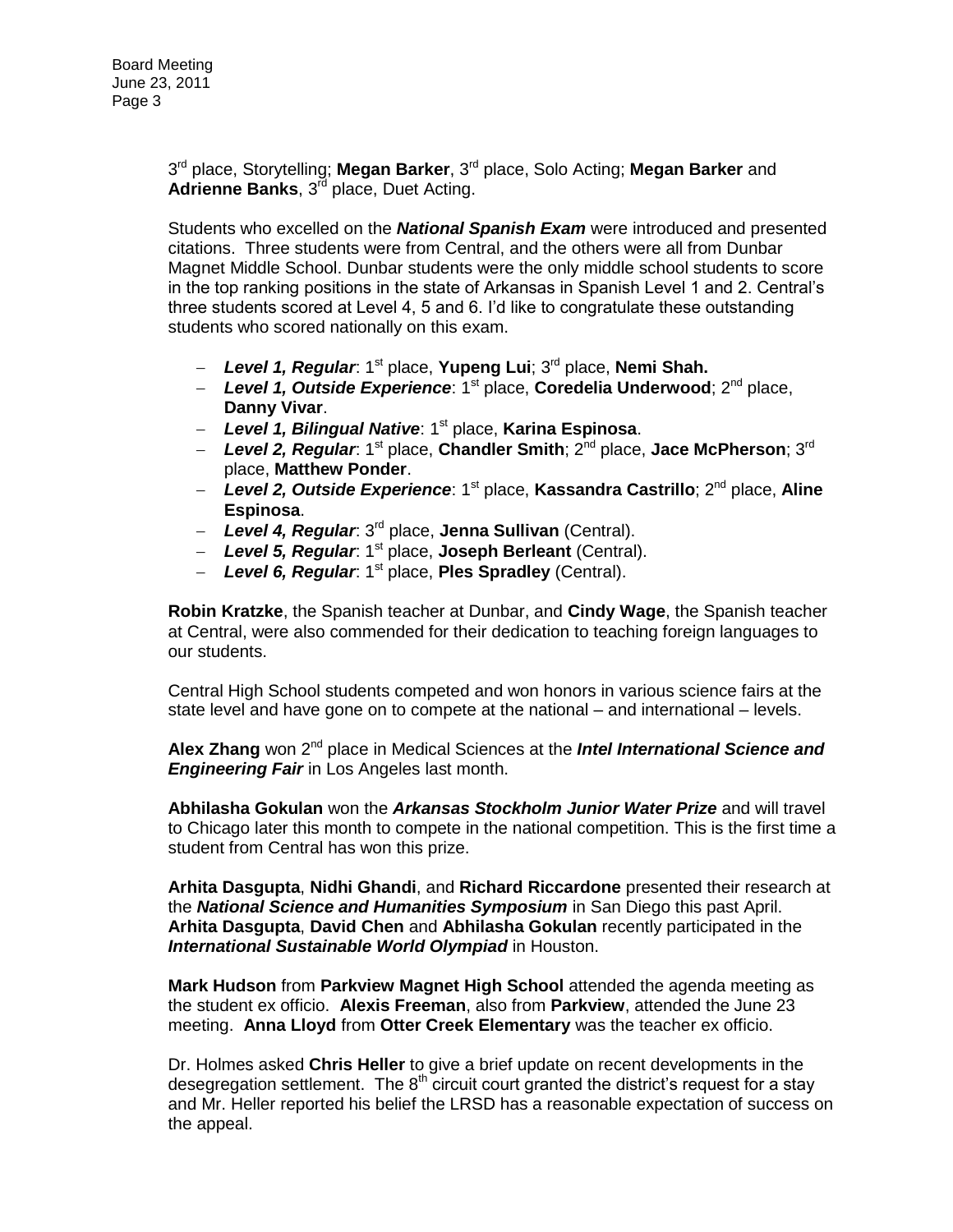Mr. Heller reviewed the briefing schedule for presenting the case to the court of appeals. All parties will be heard on the issues the week of September 19<sup>th</sup> in St. Louis. The only issues raised by the LRSD were on the funding; North Little Rock and Pulaski County have asked for consideration on their request for unitary status. They may be scheduled separately on these matters.

Dr. Holmes closed by addressing questions received from the community regarding the budget and possible reduction in funds. He stated it would take time to adjust to the budgetary reductions and time to prepare for the continuation of the quality programs in the schools. He expressed hope that the magnet schools could be preserved as they set a high standard of performance for all schools in the district.

### **B. Partners in Education**

At the agenda meeting on June 9, 2011, Debbie Milam introduced new school and business partnerships:

**Felder Middle School Learning Academy**, represented by interim principal, *Lynda Johnson*, in partnership with

- **Agape Church**, represented by *Monty Mansur*
- **New Beginnings Behavioral Services**, represented by *Sheree Grimes*
- **Safe Places**, represented by *Cathy Findley*

Mr. Armstrong moved to accept the new partnerships; Ms. Curry seconded the motion and it **carried unanimously**.

### **C. Update: Volunteers in Public Schools**

No update provided.

### **D. Remarks from Citizens**

All of the speakers addressed the topic of a reduction in the Reading Recovery program budget.

Leanne Sears reported she had taught for 13 years in grades kindergarten through 8<sup>th</sup> grade. She stated 75% of first graders achieve at or above grade level when taught with Reading Recovery methods. She asked the board to find a way to keep it in the schools.

*Karen Rivers* introduced herself as the parent of a student who had achieved success through Reading Recovery interventions. She believed Reading Recovery gave her child confidence and motivation for success in school.

*Melissa Whittman* credited the Reading Recovery program for helping students develop strategies and techniques for academic growth. She acknowledged the budget impact, but she asked for the program to be funded next year.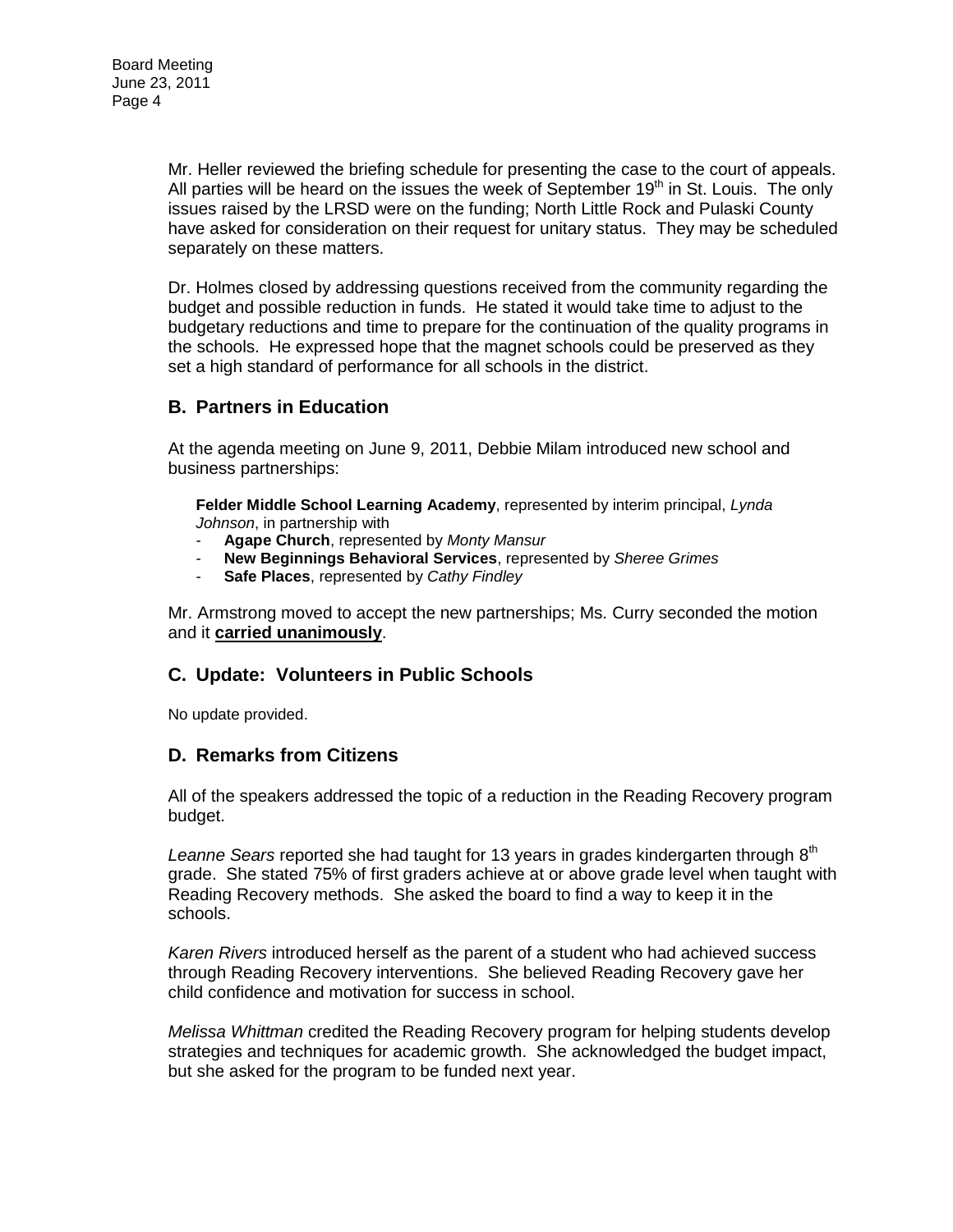*Kendra Orr* introduced her daughter who read a storybook aloud. Ms. Orr credited Reading Recovery for providing hope for her children, and she asked that other children be given the same opportunities as her family.

*Tiffany Jordan* introduced herself as the parent of three children and a Reading Recovery teacher at Williams Magnet School. She believes Reading Recovery works for students who lack confidence in their reading abilities.

*Amber Matthews*, teacher at Jefferson, stated the program builds better readers. She stated belief in the program, and she asked the board to consider ways to fund it for the upcoming year.

*Takesha Robinson* , teacher at Mabelvale, provided examples of the success of her students who have been involved in Reading Recovery interventions.

*Cory Hollingsworth* reported her child just completed first grade at Jefferson Elementary School. She believes the one on one attention provided by the Reading Recovery interventions provided her with the confidence to learn the skills needed to be a reader.

*Leslie Fisken* stated Reading Recovery had impacted many students and supported the Strategic Plan goal of reading proficiency by third grade. She asked for the board to maintain Reading Recovery in the schools.

*Marcy Palachek*, parent of four children at Forest Park, stated belief that one of her children would not have been promoted from third to fourth grade without the benefit of Reading Recovery.

*Nathalie Massanelli*, a literacy coach at Jefferson, reported she had been teaching for 19 years. She believes Reading Recovery is effective, and compared to other programs, feels it is the most effective remedial program available.

### **E. Donations of Property**

The board was asked to approve the receipt of recent donations to the district. Student ex officio Alexis Freeman read the list of donations. Mr. Armstrong made a motion to accept the donations; Mr. Nellums seconded the motion and it **carried unanimously**.

| <b>SCHOOL/DEPARTMENT</b> | <b>ITEM</b>                                       | <b>DONOR</b>                          |
|--------------------------|---------------------------------------------------|---------------------------------------|
| Dodd Elementary          | Teacher and Staff Appreciation week<br>donations: |                                       |
|                          | Ten (10) \$10.00 gift cards                       | <b>TJC Group</b>                      |
|                          | \$60,00 cash                                      | <b>Priority 1 Janitorial Services</b> |
|                          | Staff pampering, valued at \$100.00               | Cara Chapman                          |
|                          | \$250.00 cash                                     | Bruce W. Randolph, MD                 |
|                          | Two \$10.00 gift cards                            | Nel Chambers                          |
|                          |                                                   |                                       |

#### **DONATIONS**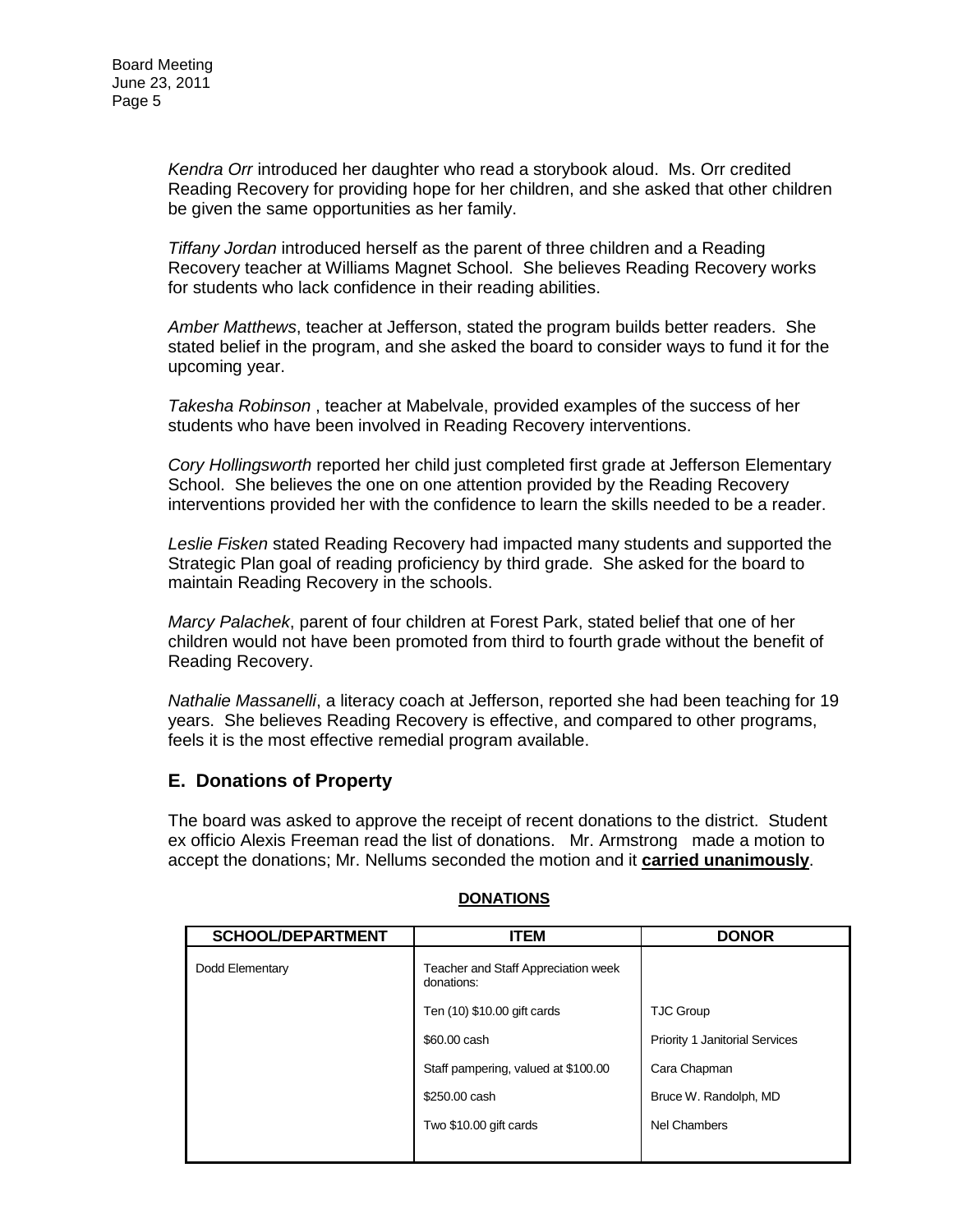| <b>SCHOOL/DEPARTMENT</b>        | <b>ITEM</b>                                                                   | <b>DONOR</b>                                   |
|---------------------------------|-------------------------------------------------------------------------------|------------------------------------------------|
| Dodd Elementary                 | \$15.00 cash                                                                  | J. B. Gammon                                   |
|                                 | Five \$10.00 gift cards                                                       | Transamerica                                   |
|                                 | \$15.00 cash                                                                  | Reola Gammon                                   |
|                                 | \$10.00 cash                                                                  | <b>UAMS House of Delegates</b>                 |
|                                 | \$10.00 gift card                                                             | R. S. McCullough                               |
|                                 | Five \$10.00 gift cards                                                       | Daysprings Behavioral Health<br>Services of AR |
|                                 | Six gift cards and cash, valued at<br>\$80.00                                 | Temple Baptist Church Family Life<br>Center    |
| Geyer Springs Elementary        | \$2,000.00 cash for fifth grade and<br>other general student/staff activities | <b>Allied Waste Services</b>                   |
| Henderson Middle School         | Donations for Hawk Fest 2011:                                                 |                                                |
|                                 | Five \$8.00 coupons                                                           | TGI Friday's North Little Rock                 |
|                                 | Sixteen ice cream cones, valued at<br>\$2.00 each                             | Chik-fil-A                                     |
|                                 | Five dozen donuts, valued at \$3.50<br>each                                   | Krispy Kreme                                   |
|                                 | Ten \$10.00 gift cards                                                        | Dixie Restaurants, Inc.                        |
|                                 | Forty \$5.00 play cards                                                       | Playtime Pizza                                 |
|                                 | \$25.00 gift card                                                             | Sam's Club                                     |
| <b>Western Hills Elementary</b> | \$400.00 cash to purchase music stand<br>for the music classroom              | Dr. Daniel Ross                                |
| Wilson Elementary School        | \$400.00 cash to be used for field day<br>activities                          | St. Andrews Church                             |

# **F. Little Rock PTA Council**

No speaker.

# **G. Little Rock Education Association**

Teresa Gordon, vice president, spoke on behalf of the LREA in Ms. Kohler's absence. She reported that Ms. Kohler was no longer being invited to discussions with the administration which will affect the employees of the district. She encouraged communication as a preventative step in avoiding problems later. She read portions of the PN agreement which she believed were pertinent to the mandated collaboration.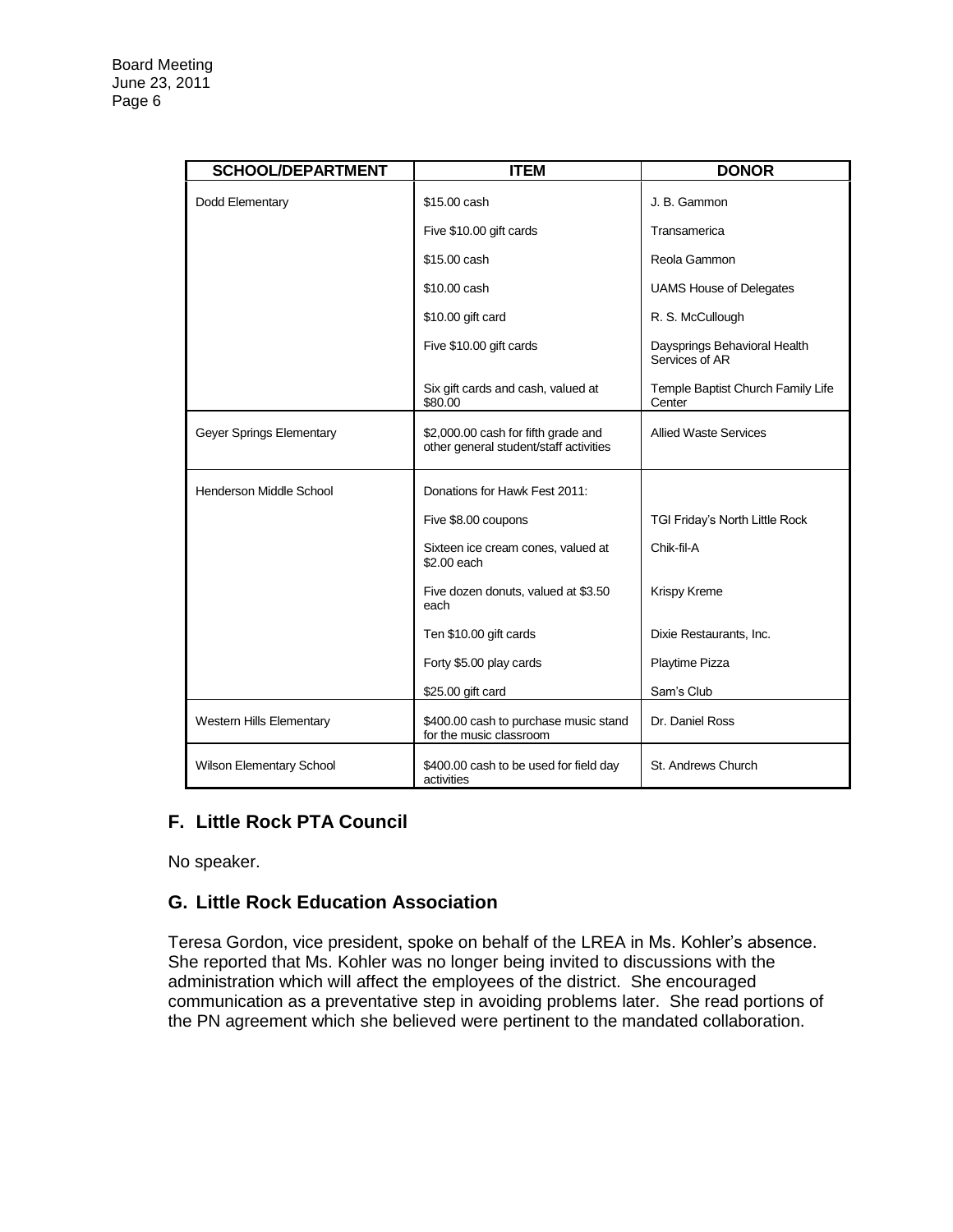Board Meeting June 23, 2011 Page 7

### **III. REPORTS AND COMMUNICATIONS**

#### **A. Remarks from Board Members**

Mr. Adams reported he had attended all of the high school graduation ceremonies, and reported on the amount of scholarships received by our students. He noted that Central High School students had taken over \$10 million in scholarships for the first time this year. Students at Hall High received three times the amount received in 2009. Students at J. A. Fair, McClellan and Parkview also increased the amounts received in scholarships over previous years.

Mr. Nellums thanked the speakers who advocated earlier in the meeting for Reading Recovery. He promised to support their efforts to maintain Reading Recovery as a tool to ensure their students are up to speed in reading.

Mr. Armstrong also thanked the speakers who attended the meeting. He encouraged them to continue to speak out and to take it further by speaking to their legislators to let them know how important it is to maintain funding for education in our district.

Ms. Fox spoke briefly regarding the budget and progress being made on developing the budget for next school year. She stated there were many challenges ahead, but that it was the board's desire to focus on providing a sound education for the students while maintaining financial solvency. She promised the board would be working very hard and would continue to hold work sessions to discuss the options available.

### **B. Future Smiles Dental Clinic**

Freddie Fields and Margo Bushmiaer presented a brief report on the Future Smiles Dental Clinic. The LRSD is the only school district in the state that has a dental clinic to serve the needs of its' students. The clinic provides preventive treatment, fillings, dental sealants and other critical dental services. Arkansas Children's Hospital provides a dentist and other community partners assist in the financial support.

### **C. Internal Auditors Report**

Mr. Becker's report was provided as part of the board's agenda.

### **SUSPENSION OF THE RULES / REORDER OF THE AGENDA**

Mr. Nellums made a motion to suspend the rules to reorder the agenda to allow action on personnel items at this point in the agenda. Ms. Curry seconded the motion, and it **carried unanimously**. Action was taken here, but will be reported in these minutes as listed in the agenda.

### **IV. APPROVAL OF ROUTINE MATTERS**

### **A. Minutes**

Minutes from the regular board meeting held on May 19, 2011 and from special meetings held on June 9 and June 15, were presented for review and approval.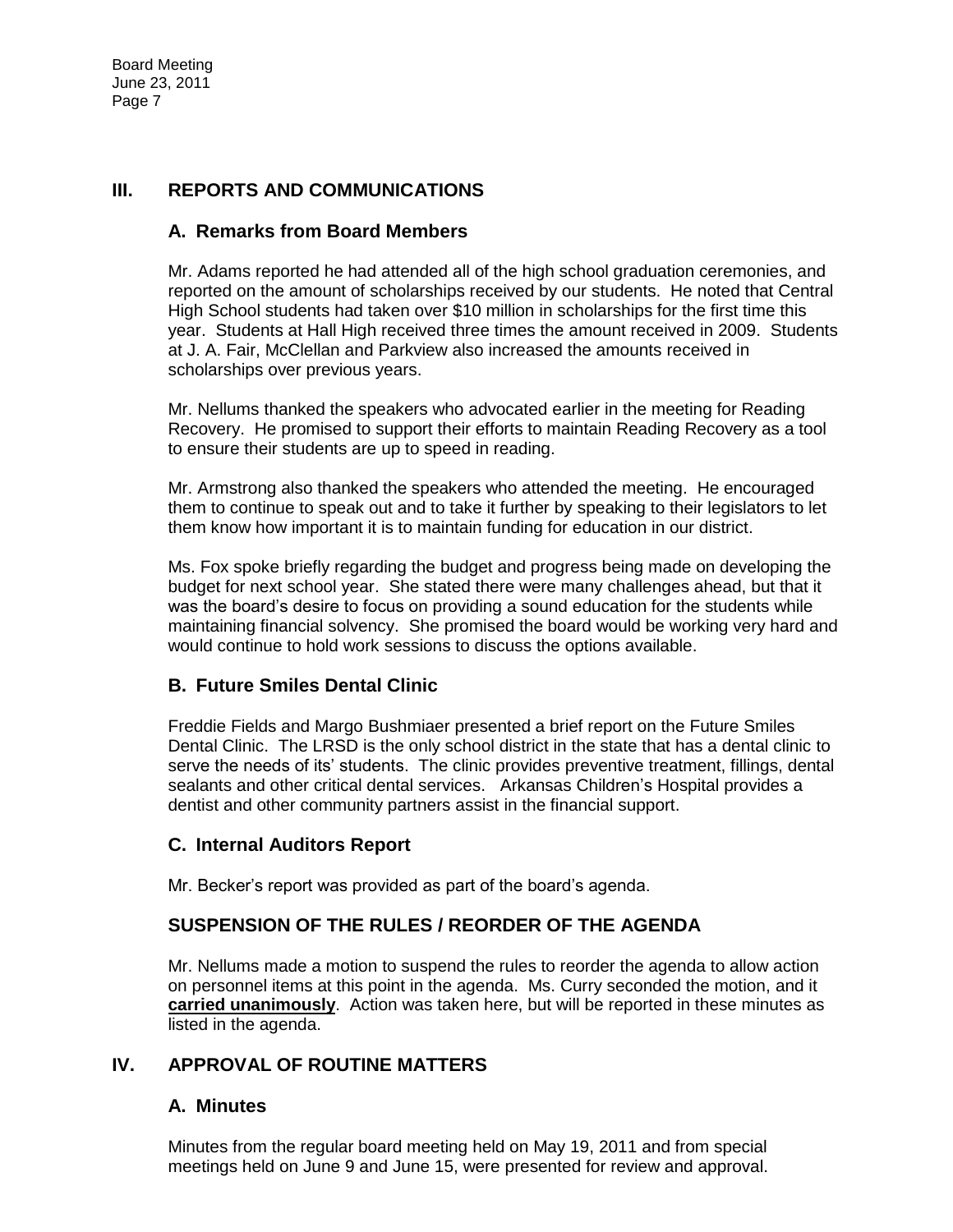Mr. Adams made a motion to approve the minutes as presented. Mr. Nellums seconded the motion and it **carried unanimously**.

*Ms. Curry left the meeting at 7:00 p.m.* 

## **V. ADMINISTRATION**

### **A. City Year: Establishing a National Priority Partnership**

Sarah Robertson, Executive Director of City Year, reviewed the proposed agreement with City Year to implement the Whole School, Whole Child model of support interventions. The program targets students who have exhibited poor attendance habits, unsatisfactory behavior, and lack of achievement in English and math.

The Memorandum of Understanding details services to be provided to students at Meadowcliff and Mabelvale Elementary and at Mabelvale Middle School. Approximately 65 students per week at each school will receive tutoring, enrichment activities and mentoring. Ms. Robertson reported all Corp members go through a rigorous selection process, and of the new members, 75% have a bachelor's degree.

The LRSD will pay approximately \$60,000 per school. Community partnerships will provide the remainder of the funding. Mr. Nellums moved to approve the memorandum of understanding. Mr. Armstrong seconded the motion, and it **carried unanimously**.

### **B. 2011-2012 Evaluation Agenda**

As specified in board policy IL, an annual evaluation agenda is to be prepared and presented for the board's review and approval. Karen DeJarnette reported on the process used to select the evaluations and on progress being made in getting information into the data warehouse. She had previously been asked to provide more cost-benefit analysis along with evaluation reports, and reported the data warehouse would allow more of that type of reporting.

She asked the board to approve the proposed agenda tonight, with the understanding that additional items may be brought forth later. Ms. Fox made brief comments regarding maintaining an evaluation focus on the strategic plan and measuring progress toward meeting those goals.

Mr. Armstrong made a motion to approve the evaluation agenda; Mr. Nellums seconded. The motion **carried unanimously**.

### **VI. EDUCATIONAL SERVICES**

### **A. AVID Membership Agreement, 2011-2012**

Jeanne Huddle presented a recommendation for continuing membership in the Advancement Via Individual Determination (AVID) program. AVID provides support and assistance to students to prepare them for college readiness and begins with students in middle school.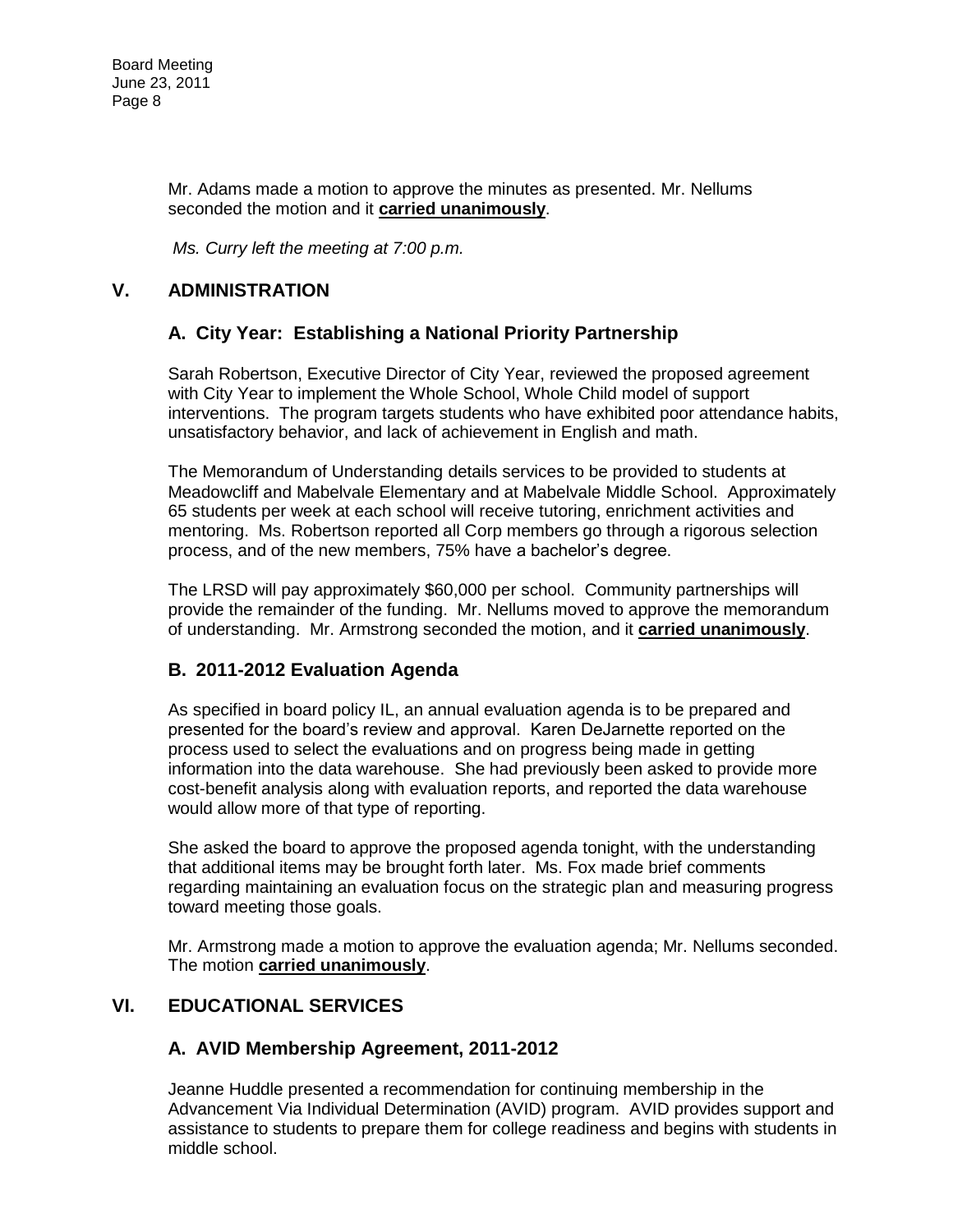In the LRSD, Dunbar, Mabelvale and Henderson Middle Schools participate. Central, Hall, Fair and McClellan are the participating high schools. Each school pays their portion of the cost. Mr. Armstrong moved to approve the recommendation. Mr. Nellums seconded, and it **carried unanimously**.

### **B. Elementary Literacy Textbook Adoption: K-5 Handwriting Curriculum**

Karen James reviewed the recommendation for adopting a textbook for elementary handwriting instruction. Instruction in manuscript, cursive writing, formation, fluency and readability were included in the determination of selected materials for students in kindergarten through fifth grades. Mr. Nellums moved to approve the recommended materials. Mr. Armstrong seconded the motion, and it **carried unanimously**.

# **C. Pre Kindergarten Textbook / Curriculum Adoption**

The district's pre-kindergarten textbook adoption committee reviewed and recommended textbook and curricular materials for pre-kindergarten, three and four year olds. The committee selected materials approved by Arkansas Better Chance (ABC/DHS) and provided the recommendation for board approval. Mr. Adams made a motion to approve the selected materials. Mr. Armstrong seconded the motion. It **carried unanimously**.

# **VII. SCHOOL SERVICES**

### **A. Naming Middle School ALE – Felder Middle School Learning Academy**

The district has housed two separate  $6<sup>th</sup>$  through 12<sup>th</sup> grade Alternative Learning sites since 2005. On March 17, 2011, the Board approved a recommendation to rescind the Felder Charter and convert Felder to a middle school alternative learning center. Dr. Holmes requested approval to maintain Arthur "Bo" Felder as part of the name of the new school.

Mr. Nellums moved approval; Mr. Armstrong seconded the motion and it **carried unanimously.** 

### **VIII. HUMAN RESOURCES**

### **A. Personnel Changes**

The agenda was reordered, and action on personnel changes was taken earlier in the meeting. The results are reported here.

In addition to routine personnel changes, the superintendent recommended several administrative assignments and reassignments as follows:

**Dr. Daniel Whitehorn** was recommended for appointment as the Associate Superintendent for Secondary Education, replacing Junious Babbs who is retiring.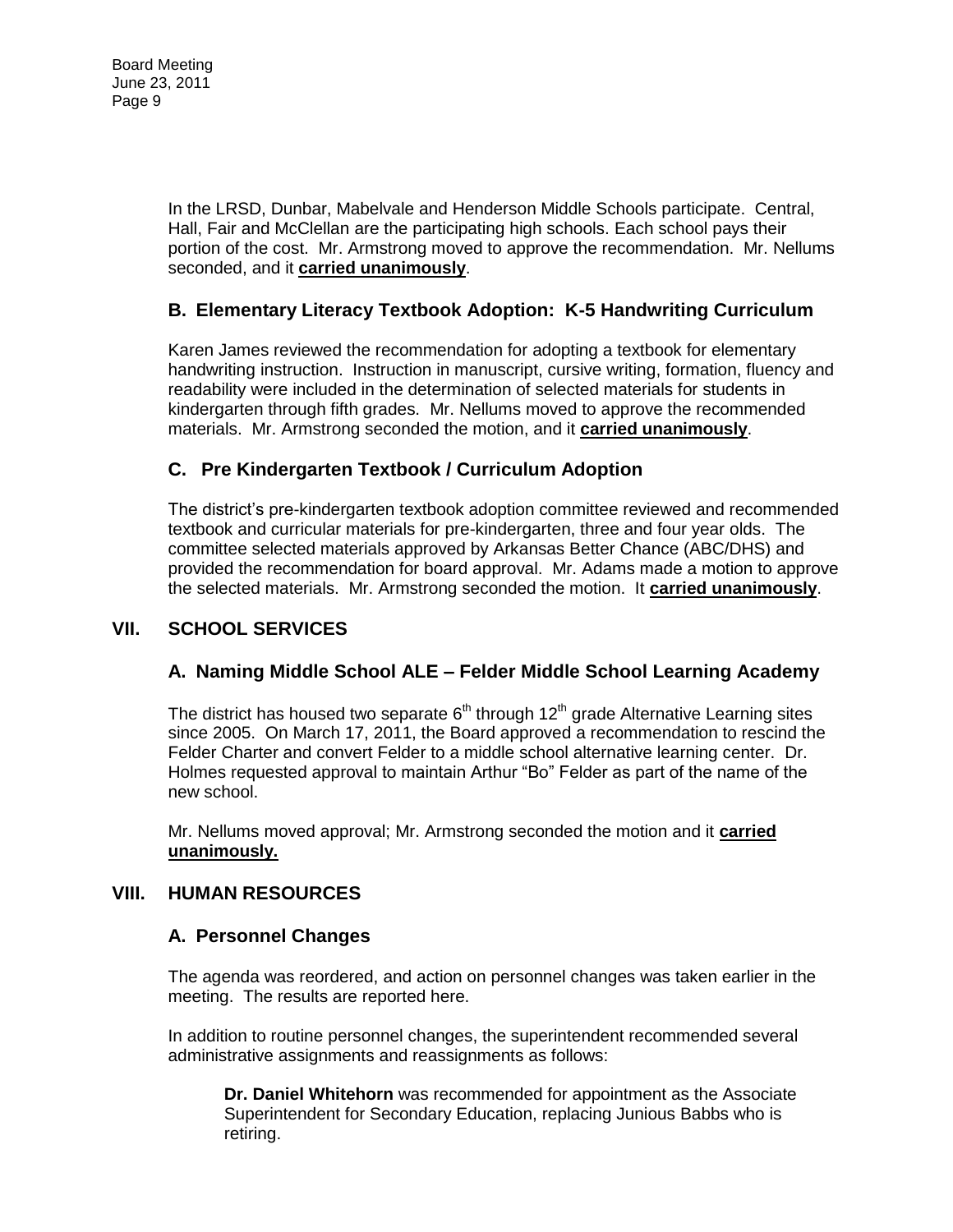**Marvin Burton** was recommended for appointment as associate superintendent / master principal. This is a new position to assist in improving school performance in the SWLR area.

**Dr. Jeanne Huddle** was recommended for reappointment from Associate Superintendent to Senior Director of Curriculum and Social Studies

**Cassandra Norman** was recommended to serve as Interim Director of Career and Technical / Alternative Education, replacing Director Carol Green who is retiring.

**Kelan Watson** was recommended for appointment as Coordinator of Hamilton Learning Academy

**Dennis Glasgow** was recommended for appointment as Associate Superintendent of Accountability. He had been serving in that same capacity as Interim.

Mr. Armstrong made a motion to approve the above recommendations. Ms. Curry seconded the motion and it **carried unanimously**.

Routine general personnel changes were printed in the board's agenda. Ms. Curry made a motion to approve; Mr. Armstrong seconded the motion and it **carried unanimously**.

Ms. Curry commended several employees who were included in the routine changes. *Marie McNeal*, retiring after 41 years of service, *Junious Babbs* who had served for 38 years, and *Carol Green,* who had 40 years of service in the LRSD.

### **IX. FINANCE & SUPPORT SERVICES**

#### **A. Annual School Election Budget**

Arkansas Code 6-13-622 requires publication of the school election budget not less than sixty days before the annual school election. The proposed school election budget for the 2012-2013 school year was provided for the board's review and approval. Mr. Bailey was present to respond to questions.

Mr. Armstrong made a motion to approve the budget as submitted; Mr. Adams seconded the motion and it **carried unanimously**.

#### **B. Reduced Meal Co-Payment Subsidy**

House Bill 1910, approved in April of 2011, enables school food authorities to utilize National School Lunch Act (NSLA) funding to subsidize the reduced meal copayment for breakfast and lunch for eligible students. Implementation is intended to provide meals to students who are unable to afford meals on a daily basis and will increase breakfast and lunch participation at all schools.